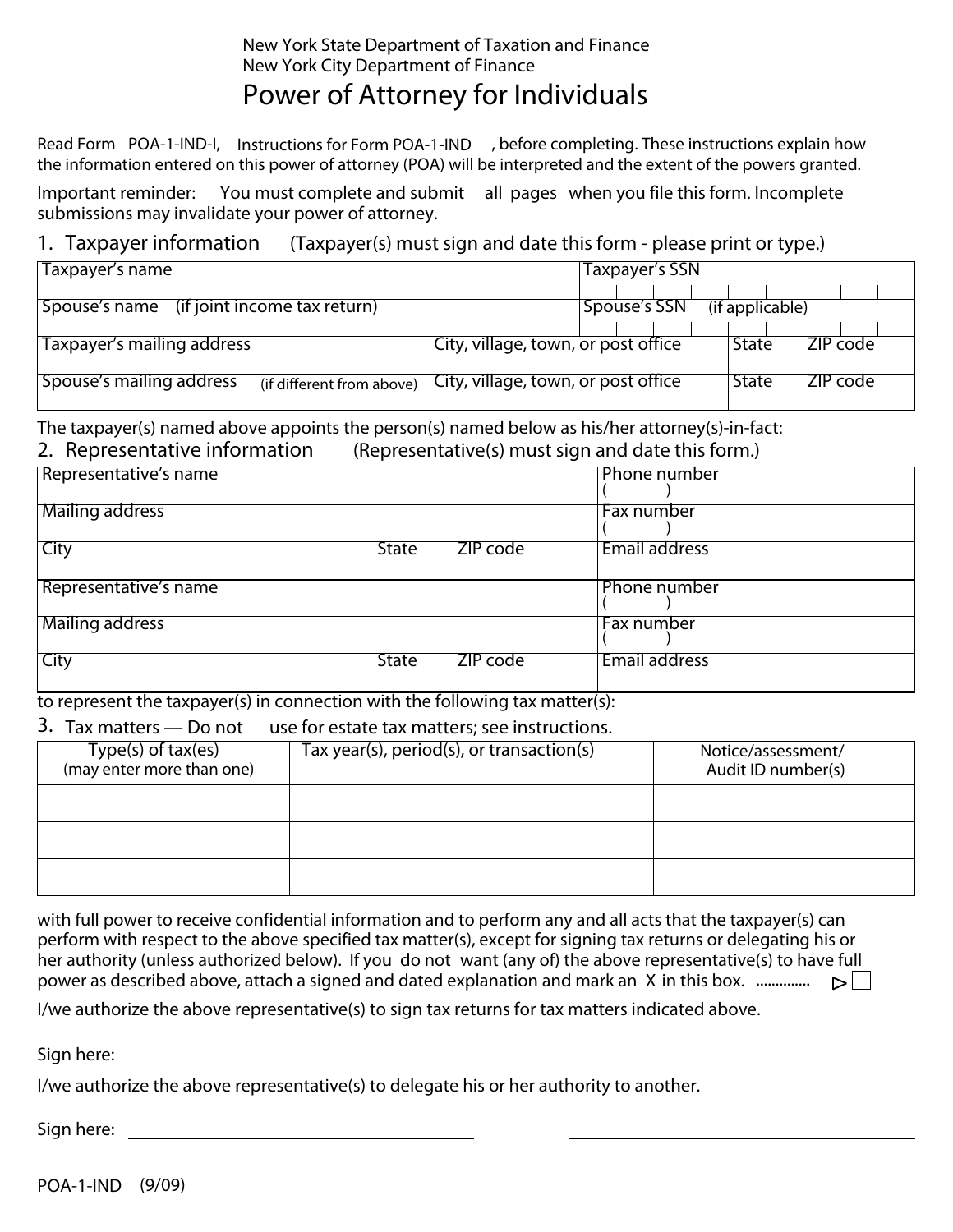| Taxpayer's SSN |  |  |  |
|----------------|--|--|--|
|                |  |  |  |

Reminder: You must file all 4 pages

# 4. Retention/revocation of prior power(s) of attorney

This power of attorney (POA) only applies to tax matters administered by the New York State Tax Department, the New York City Department of Finance, or both. Executing and filing this POA revokes all powers of attorney previously executed and filed with an agency for the same tax matter(s) and year(s), period(s) or transaction(s) covered by this document. If there is an existing POA that you do not want revoked, attach a signed and dated copy of each POA you want to remain in effect and mark an X in this box. ...........................................................................................

## 5. Notices and certain other communications

In those instances where statutory notices and certain other communications involving the tax matter(s) listed on page 1 are sent to a representative, these documents will be sent to the first representative named in section 2. If you do not want notices and certain other communications sent to the first representative, enter the name of the representative designated on page 1 (or on the attached power of attorney previously filed and remaining in effect) that you want to receive notices, etc.

Representative's name:

If you do not want notices and certain other communications to go to any of your representatives, enter None on the line above.

Note: The authority evidenced by this power of attorney applies only to the tax matters designated. Section 5-1501B of the General Obligations Law requires that the following CAUTION TO THE PRINCIPAL: and IMPORTANT INFORMATION FOR THE AGENT: information be included on all powers of attorney executed in this state by an individual.

# CAUTION TO THE PRINCIPAL:

Your Power of Attorney is an important document. As the "principal," you give the person whom you choose (your "agent") authority to spend your money and sell or dispose of your property during your lifetime without telling you. You do not lose your authority to act even though you have given your agent similar authority.

When your agent exercises this authority, he or she must act according to any instructions you have provided or, where there are no specific instructions, in your best interest. "Important Information for the Agent" at the end of this document describes your agent's responsibilities.

Your agent can act on your behalf only after signing the Power of Attorney before a notary public. You can request information from your agent at any time. If you are revoking a prior Power of Attorney by executing this Power of Attorney, you should provide written notice of the revocation to your prior agent(s) and to the financial institutions where your accounts are located.

You can revoke or terminate your Power of Attorney at any time for any reason as long as you are of sound mind. If you are no longer of sound mind, a court can remove an agent for acting improperly.

Your agent cannot make health care decisions for you. You may execute a "Health Care Proxy" to do this.

The law governing Powers of Attorney is contained in the New York General Obligations Law, Article 5, Title 15. This law is available at a law library, or online through the New York State Senate or Assembly websites, www.senate.state.ny.us or www.assembly.state.ny.us.

If there is anything about this document that you do not understand, you should ask a lawyer of your own choosing to explain it to you.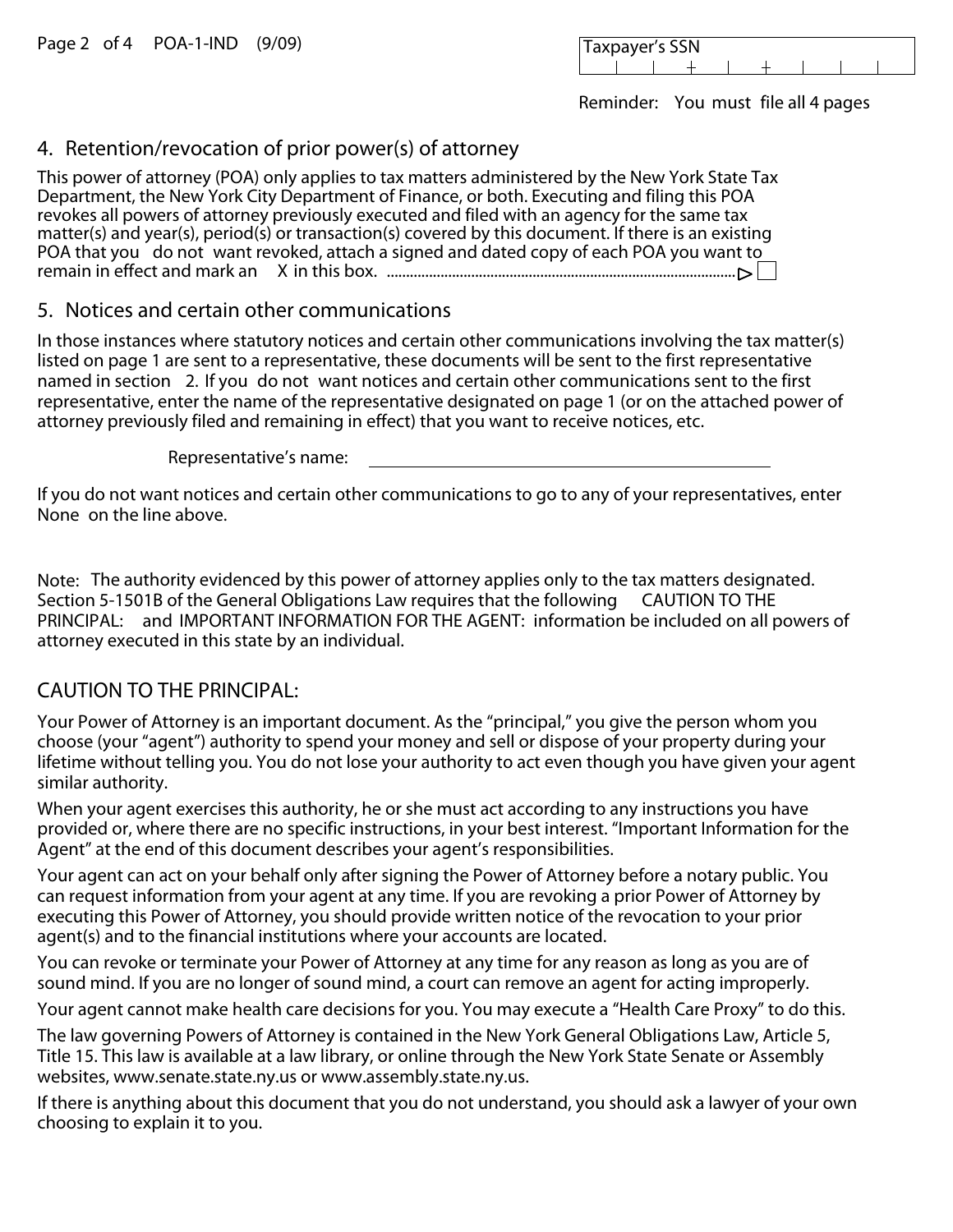| Taxpayer's SSN |  |  |  |  |
|----------------|--|--|--|--|
|                |  |  |  |  |

Reminder: You must file all 4 pages

# 6. Taxpayer's (principal's) signature

If a joint New York State income tax return was filed and both spouses request the same representative(s), both must sign below.

| Taxpayer's signature            |                       | Date |
|---------------------------------|-----------------------|------|
| Taxpayer's daytime phone number | Taxpayer's fax number |      |

| Spouse's signature            |                     | Date |
|-------------------------------|---------------------|------|
| Spouse's daytime phone number | Spouse's fax number |      |

# 7. Acknowledgment of the power of attorney for taxpayer(s)

This power of attorney must be acknowledged before a notary public.

|                              | Acknowledgment                                                                      |                                                            |
|------------------------------|-------------------------------------------------------------------------------------|------------------------------------------------------------|
| State of                     | SS:                                                                                 |                                                            |
| County of                    |                                                                                     |                                                            |
| On this                      | day of                                                                              | before me personally                                       |
| came,                        |                                                                                     | to me known to be the person(s) described in the foregoing |
|                              | power of attorney; and he/she/they acknowledged that he/she/they executed the same. |                                                            |
| $\epsilon$ . $\epsilon$ . If |                                                                                     | $\sim$ .                                                   |

| Signature of notary public | Dall |
|----------------------------|------|
|                            |      |

Notary public: affix stamp (or other indication of your notary authority)

# IMPORTANT INFORMATION FOR THE AGENT:

When you accept the authority granted under this Power of Attorney, a special legal relationship is created between you and the principal. This relationship imposes on you legal responsibilities that continue until you resign or the Power of Attorney is terminated or revoked. You must:

- (1) act according to any instructions from the principal, or, where there are no instructions, in the principal's best interest;
- (2) avoid conflicts that would impair your ability to act in the principal's best interest;
- (3) keep the principal's property separate and distinct from any assets you own or control, unless otherwise permitted by law;
- (4) keep a record or all receipts, payments, and transactions conducted for the principal; and
- (5) disclose your identity as an agent whenever you act for the principal by writing or printing the principal's name and signing your own name as "agent" in either of the following manner: (Principal's Name) by (Your Signature) as Agent, or (your signature) as Agent for (Principal's Name).

You may not use the principal's assets to benefit yourself or give major gifts to yourself or anyone else unless the principal has specifically granted you that authority in this Power of Attorney or in a Statutory Major Gifts Rider attached to this Power of Attorney. If you have that authority, you must act according to any instructions of the principal or, where there are no such instructions, in the principal's best interest.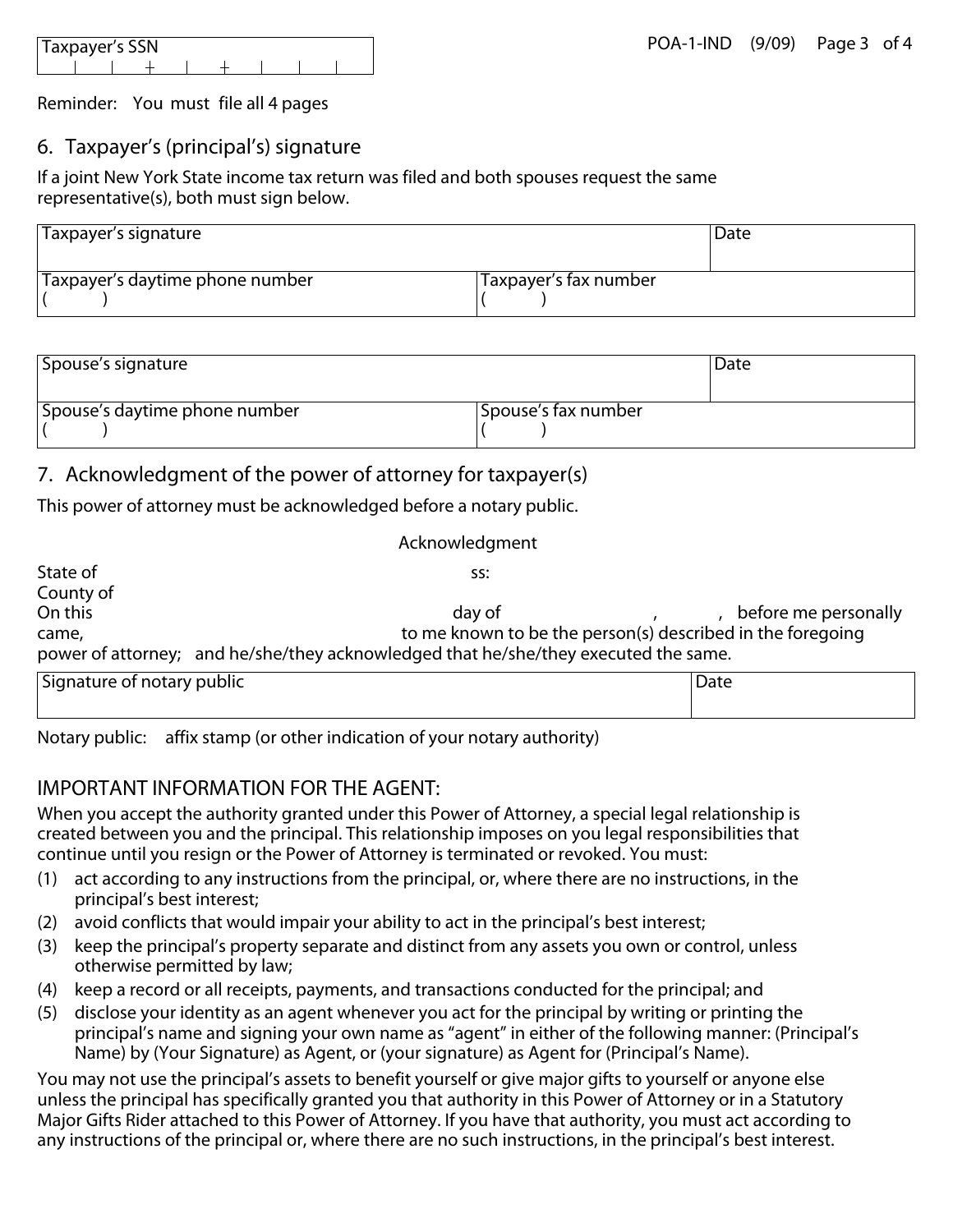Reminder: You must file all 4 pages

You may resign by giving written notice to the principal and to any co-agent, successor agent, monitor if one has been named in this document, or the principal's guardian if one has been appointed. If there is anything about this document or your responsibilities that you do not understand, you should seek legal advice.

Liability of agent:

The meaning of the authority given to you is defined in New York's General Obligations Law, Article 5, Title 15. If it is found that you have violated the law or acted outside the authority granted to you in the Power of Attorney, you may be liable under the law for your violation.

8. Declaration of representative (agent) (to be completed by representative)

I agree to represent the above-named taxpayer(s) in accordance with this power of attorney. I affirm that my representation will not violate the provisions of the Ethics in Government Act or section 2604(d) of the New York City Charter restricting appearances by a former government employee before his or her former agency. I have read a summary of these restrictions reproduced in the instructions to this form.

I am (indicate all that apply) :

- 1 an attorney-at-law licensed to practice in New York State
- 2 a certified public accountant duly qualified to practice in New York State
- 3 a public accountant enrolled with the New York State Education Department
- 4 an agent enrolled to practice before the Internal Revenue Service
- 5 an employee not a corporate officer (if the taxpayer is a corporation)
- 6 other:

| Designation(s)<br>(use number(s)<br>from above list) | Representative's<br>PTIN, SSN, or EIN | Signature | Date |
|------------------------------------------------------|---------------------------------------|-----------|------|
|                                                      |                                       |           |      |
|                                                      |                                       |           |      |

## 9. Acknowledgment of representative's signature

### Acknowledgment

| State of                                                                                        | SS:    |                                                            |
|-------------------------------------------------------------------------------------------------|--------|------------------------------------------------------------|
| County of                                                                                       |        |                                                            |
| On this                                                                                         | day of | before me personally                                       |
| came,                                                                                           |        | to me known to be the person(s) described in the foregoing |
| declaration of representative, and he/she/they acknowledged that he/she/they executed the same. |        |                                                            |

| $\overline{\phantom{a}}$<br>Signature of notary public | Jale |
|--------------------------------------------------------|------|
|                                                        |      |

Notary public: affix stamp (or other indication of your notary authority)

|                                                    |  | Important reminder: You must complete and submit all pages when you file this form. Incomplete |  |
|----------------------------------------------------|--|------------------------------------------------------------------------------------------------|--|
| submissions may invalidate your power of attorney. |  |                                                                                                |  |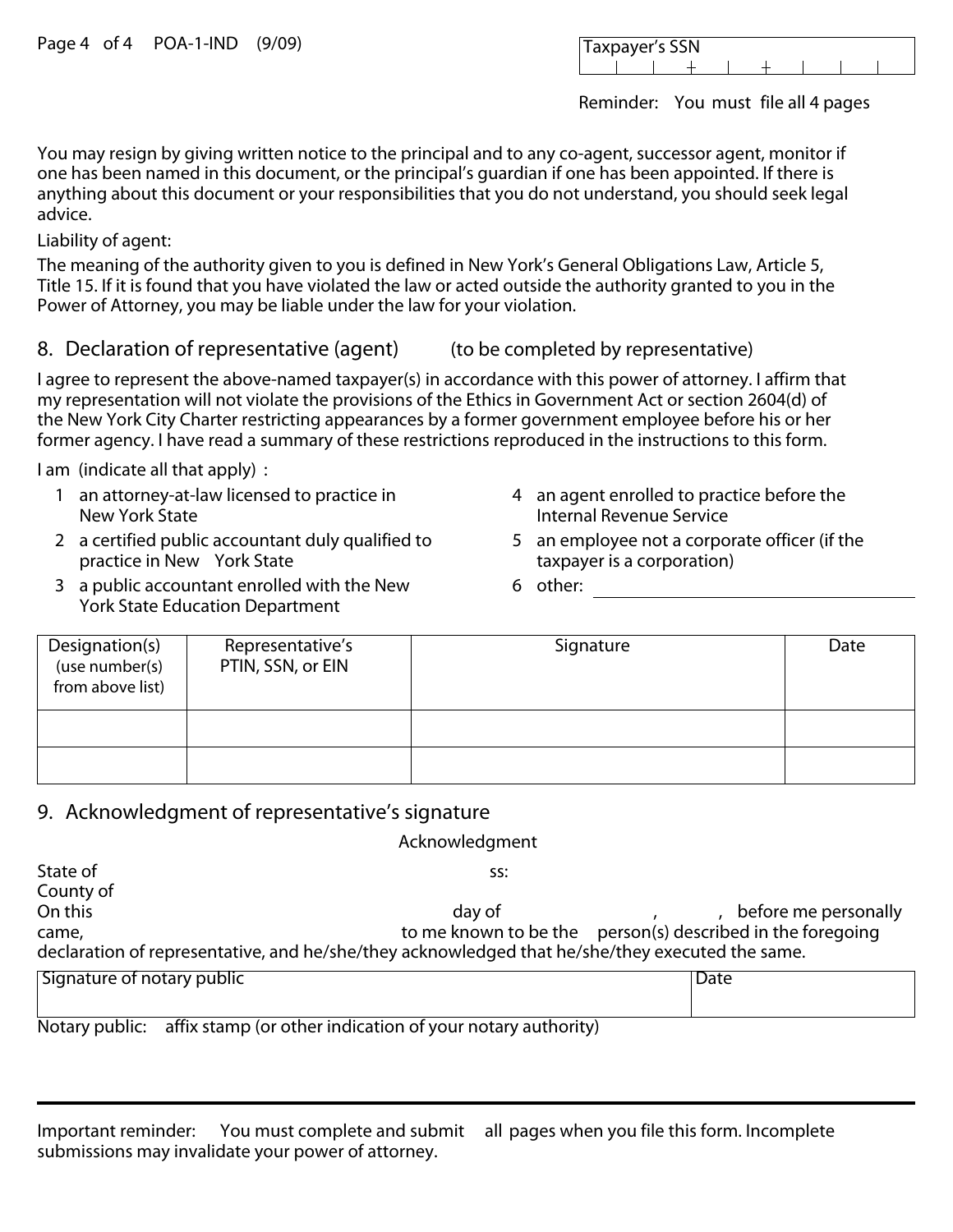Instructions for Form POA-1-IND Power of Attorney for Individuals

### General information

Purpose of form — Use Form POA-1 -IND as evidence that the individual(s) named as representative(s) has the authority to obligate, bind, or appear on your behalf for the following tax matters administered by the New York State (NYS) Tax Department, the New York City (NYC) Department of Finance, or both:

personal income tax matters;

tax matters where you are liable as an individual, such as NYS real estate transfer tax, mortgage recording tax, NYC real property transfer tax, or NYC unincorporated business tax; or

tax matters where you are liable as a responsible person for taxes such as withholding tax, sales and use tax, or motor fuel tax.

Use Form POA-1, Power of Attorney , when the individual(s) named as representative(s) has the authority to obligate, bind, or appear on behalf of a business or other entity.

Use Form ET -14, Estate Tax Power of Attorney , for all estate tax matters.

The individual(s) named as representative(s) may receive confidential information concerning your taxes. Unless you indicate otherwise, he or she may also perform any and all acts you can perform, including consenting to extend the time to assess tax, or executing consents that agree to a tax adjustment. Representatives may sign returns or delegate authority only if specifically authorized on the power of attorney (POA). See Limitations. Note: Authorizing someone to represent you by a POA does not relieve you of your tax obligations.

Form POA -1-IND will not be required when an individual appears with the taxpayer or with an individual who is authorized to act on behalf of the taxpayer. In addition, Form POA-1 -IND is not required when an individual merely furnishes information, or prepares a report or return for the taxpayer.

Fiduciaries — A fiduciary (trustee, receiver, or guardian) stands in the position of a taxpayer and acts as the taxpayer. Therefore, a fiduciary does not act as a representative and should not file a POA. If a fiduciary wants to authorize an individual to represent or act on behalf of the entity, a POA must be filed and signed by the fiduciary acting in the position of the taxpayer.

Filing Form POA -1-IND — File the original Form POA-1 -IND with the office of the agency in which a matter is pending. If this POA covers tax matters administered by both the NYS Tax Department and the<br>NYC Department of Finance, a copy of Form POA-1-IND must be filed NYC Department of Finance, a copy of Form with each agency. A photocopy or facsimile transmission (fax) is also acceptable. Form POA-1 -IND should be filed in a conspicuous manner. It should not be attached to or incorporated in any return, report, or other document that is routinely filed unless the return, report, or other document specifically provides for such attachment or incorporation. Sign and date all copies of documents attached to Form POA-1 IND.-

## Specific instructions

### 1. Taxpayer information

Print or type your name, social security number (SSN), and mailing address in the space provided. Enter your SSN on all pages. If a joint NYS income tax return is involved, and you and your spouse are designating the same representative(s), also enter your spouse's name and SSN, and your spouse's address (if different than yours) on page 1. If a joint NYS income tax return is involved, and you and your spouse are not designating the same representative(s), each spouse must file a separate Form POA-1 -IND.

### 2. Representative information

Enter your representative's name, mailing address (including firm name, if applicable), telephone number, fax number, and email address,

All representatives appointed will be deemed to be acting severally, unless Form POA-1 -IND clearly indicates that all representatives are required to act jointly.

### 3. Tax matter(s)

Enter the tax type (personal income, NYS real estate transfer tax, NYC real property transfer tax, or mortgage recording tax, etc.). You may enter more than one tax type. Also enter the tax year(s) or tax period(s), or transaction(s) covered by this POA. If applicable, enter the notice, assessment, or Audit ID number(s) in the last column.

If you designate only a specific tax and no tax year or period, the POA will apply to all tax years and periods. If you designate only a specific tax year or period and not a specific tax type, the POA will apply to all situations where you are liable as an individual (that is, not on behalf of a business or other entity) for the designated tax year or period. If you do not designate either a tax type or a tax period, the POA will apply to all taxes and all periods where you are liable as an individual.

Certain taxes, like the real estate transfer tax, do not have a tax period or year, but are based on a specific transaction. In that situation, enter the date of conveyance in the Tax year(s), period(s), or transaction(s) column.

Examples:

- 1. You receive an assessment for unpaid personal income taxes for tax year 2007. Your records indicate that it is due to an uncredited overpayment from your 2006 taxes. You are designating POA to the representative for a specific tax type, tax years and assessment.
- 2. You want your representative to handle the transfer of real estate in New York City which occurred on July 10, 2008.

| Type(s) of tax(es)<br>(may enter more than one)                | Tax year(s), $period(s)$ ,<br>or transaction(s) | Notice/<br>assessment/<br>Audit ID<br>number(s) |
|----------------------------------------------------------------|-------------------------------------------------|-------------------------------------------------|
| Personal income tax                                            | 2006, 2007                                      | 9999999999                                      |
| NYC real property transfer tax<br>NYS real estate transfer tax | July 10, 2008                                   |                                                 |

Limitations — This POA authorizes the representative(s) you appointed to act for you for the tax matters indicated with the exception of signing returns or delegating authority. You must sign the specific authorization line if you want your representative to sign tax returns for you or if you want your representative to have the authority to delegate his or her authority to someone else. If you intend to limit the authority in any other way, mark an  $X$  in the box and attach a complete explanation (signed and dated), stating the specific restrictions. A representative named in Form POA -1-IND may delegate the powers given to him or her only if the taxpayer(s) specifically authorizes delegation by signing on the line indicated in section 3. A representative does not need the consent of any other representative to make a delegation.

### 4. Retention/revocation of prior powers of attorney

This POA only applies to tax matters administered by the NYS Tax Department, the NYC Department of Finance, or both. Executing and filing this POA with an agency revokes all POAs previously executed and filed with that agency for the same tax matter(s) and year(s), period(s) or transaction(s) covered by this document. Executing and filing this POA does not revoke any other POA, including a POA executed under the General Obligations Law, for matters not listed on this POA. If there is an existing POA filed with an agency that you do not want revoked, attach a signed and dated copy of each POA you want to remain in effect and mark an X in the box on this POA form.